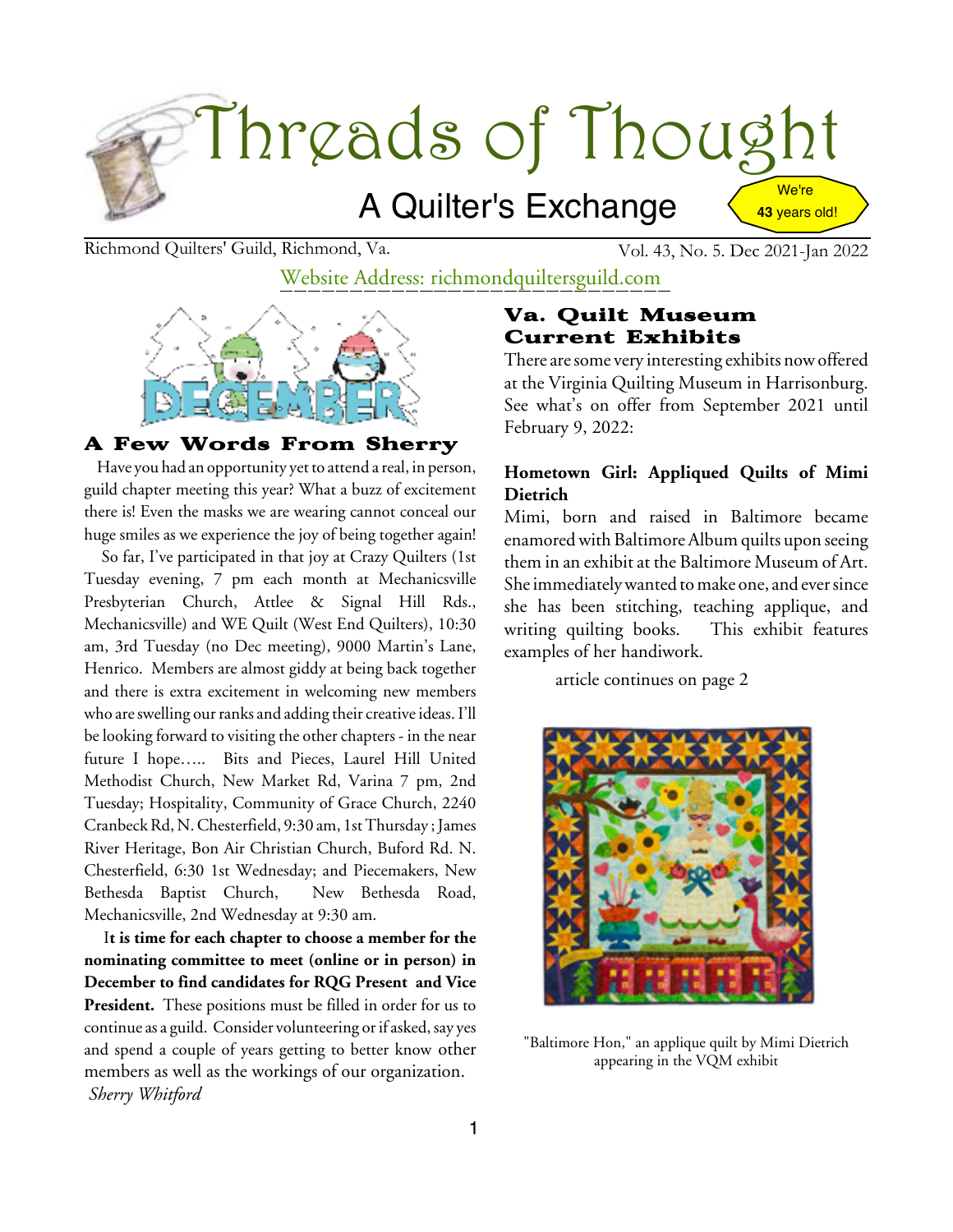## Va. Quilt Museum Current

**Exhibits** (continued from page 1) **Twisted:Quilts by Mary Kerr**

For over 30 years Mary has been winning prizes for her quilts, teaching, speaking and writing. This exhibit shows how she has used unfinished vintage textiles in a modern quilt aesthetic.

### **What the Bees See;Botanical 3D quilts by Andrea Finch**

This exhibit combines three different parts of Andrea's life: photography, quilting and botany. She has used all kinds of materials to bring dimensional texture into her quilts. The machine quilted, machine appliqued, machine thread painted pieces are stretched on canvas to support the weight of the stuffed and wired sculptural elements of the designs.

### **COVID-19 Hope Quilts**

These 11 quilts created in Loudon County were made to honor first responders and those who have been lost or affected by the pandemic. The quilts contain 162 blocks made by people of all ages.

The Museum, located at 301 S. Main Street, Harrisonburg, is open Tues-Saturday, 10 AM-4 PM. Closed Sunday and Monday.



### Ricky Times in VA

Did you know that Ricky Tims is coming back to Virginia again? No, not to Richmond, but..... to Clifton Forge, of all places. He will present a Master Class Quilt Retreat there, Feb. 17-19,, 2022. The sessions include improvisational patchwork, Nopins precision curved piecing design guidelines, color theory, dyeing basics and more. The event will be held in the newly restored and renovated Historic Masonic Theatre. To register you can check out Ricky's website, or call Teresa Wright at 540-862-5655, ext. 306.

Threads of Thought is published 6 times a year by the Richmond Quilters' Guild. Send news items, inquiries, advertisements and suggestions to the editor, Ann Shibut, at 804 Derby Drive, Richmond, VA 23229 *or* use e-mail: ashibut@comcast.net. Telephone: 741-1374 or cell, 276-591-8546. Newsletter deadline: 2nd Monday of the month. For changes of address please notify your chapter treasurer.

#### **Richmond Quilters' Guild Officers** President Sherry Whitford 787-566-1928 or sherry.whitford@gmail.com Vice President Bobbie Stein 804-364-5544 or bobbiemstein@aol.com Secretary Ann Shibut 804-741-1374 or ashibut@comcast.net Treasurer Anne Wright 804-520-1426 or anneqlt@aol.com Prog. Chair Elma Cooper 804-320-8773 or elmacooper@gmail.co Nancy Buckand 804-347-7674 or L2Quilt@hotmail.com Web-master Marina Hernandez rvaguild@gmail.com

## Newsletter Schedule 2021**-**2022 Guild

### Year

The deadlines for the coming months:

Feb/ March issue — Jan 10, 2022

This issue should contain the slates of officers for the coming year, both Guild and chapters.

April/May issue- March 14

I love getting photos and news which would be of interest to Guild members, so send them along at any time.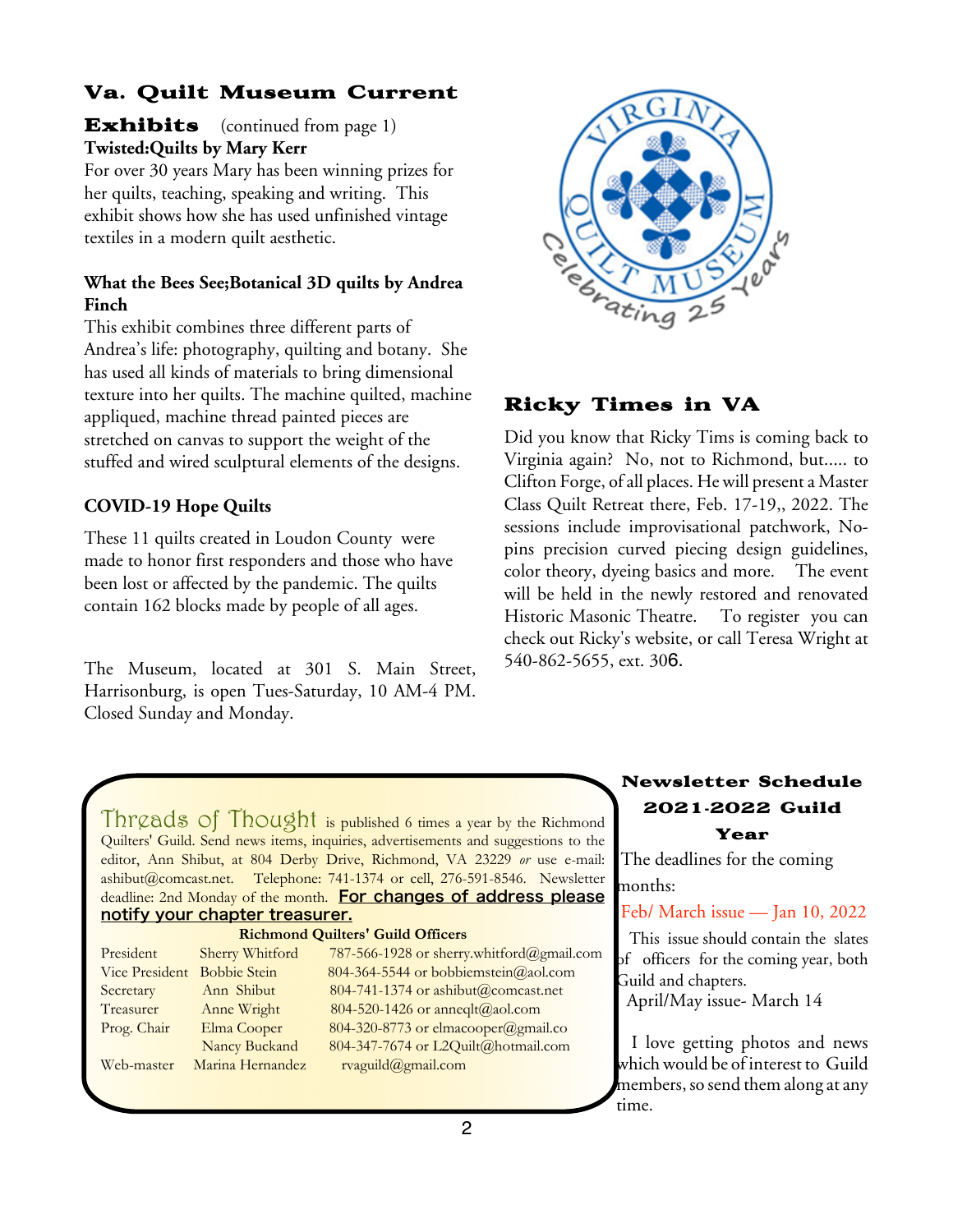# Chapter News

## James River Heritage

James River Heritage chapter had the best attendance so far this year at our November auction meeting. There was a nice array of crafts and goods up for auction and we made over \$650 for our chapter. We also



did the drawing for our raffle quilt. With over 800 tickets in the bucket our own Susan Wiedmajer won.

December 1st is our annual potluck, please bring a dish (with serving utensil) to share and your own beverage. It's the end of year collection of quilts for ASK. An ASK representative will be attending our meeting.

The January 5th meeting will be a "Getting to Know You." We have several new members and this is a great opportunity to learn about each other.

James River meets on the first Wednesday of the month from 6:30-8:30pm at the Bon Air Christian Church on Buford Road in the small room on the left. Happy Quilting, *Frances Engesser*

## Piecemakers



Piecemakers Chapter meets on the second Wednesday of the month, beginning at 10

a.m., at the New Bethesda Baptist Church in Mechanicsville. Welcome to our members in attendance and to a new member, Patricia Ankrom, making our October attendance 23. We also had 309 volunteer hours for the month.

Our December 8th meeting will be a Christmas party with a potluck lunch, a gift exchange, and a Quilt-o Bingo game with prizes to be awarded. There will be a musical performance by a brother and sister duet who play in the Richmond Orchestra and private parties.

3 On January 12th, Phyllis Reeves, owner and instructor at The Valley Quilter, will present either a half day or a one day class using Deb Tucker ruler tools. This should be a great time to set a new goal for the new year and learn a unique way to make a new quilt. *Alice Sandridge*

## Hospitality

Happy Holidays , Hospitality quilters! **November** brought another delightful program and workshop featuring our own Haxall Ward. Bags abounded along with fun and creativity!!



**December 2nd's** gift exchange will be a scrap bag exchange, which can include anything quilting. Shopping in your sewing room is the trend. In preparing each bag the motto is," Give what you would enjoy receiving." We'll accomplish the exchange with the old favorite "Left, left, Right, Right" story."

**January 6th** will find Hospitality enjoying a Sew Day which always includes, "chat and chew." It should be a welcome slow down day from the holidays.

Hospitality wishes all chapters a bountiful season of love, gratitude and thanksgiving. In all seasons we are truly blessed.

Hospitality Chapter meets at 10 AM on the **first Thursday** of the month at Community of Grace Church on Cranbeck Road, just off Huguenot. Peace and Joy To All, *Sandy Collins*, President



It's really coming. May it be a better, happier year than 2021.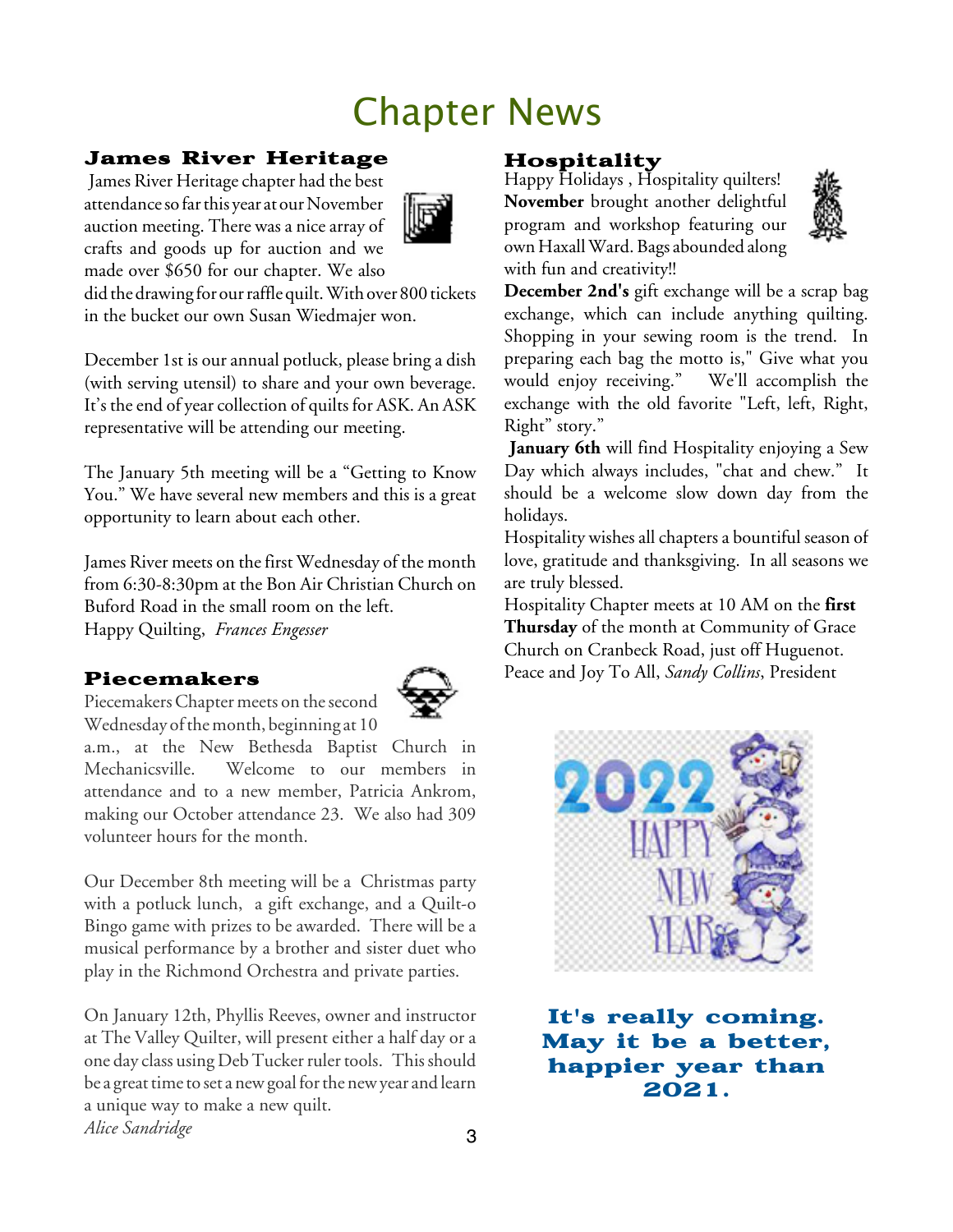## Chapter News

### Crazy Quilters

Crazy Quilters meet on the first Tuesday of each month, beginning at 7:00 p.m., at the Mechanicsville Presbyterian Church, at the corner of Atlee Road and Signal Hill Road, in



Mechanicsville. All styles of quilting and quilters are welcome!

The next meeting is our Annual Holiday Party, on December 7, 2021, at 6:00 p.m. for dinner, and then our business meeting, program and Show and Tell at 7:00 p.m. Bring a dish to share, your individual meal, or just come for the fellowship, it is your choice! We ask you bring your own beverage and mask for when we are not eating. The program will be our "Yard Exchange", so if you would like to participate, please bring a yard cut of good quality quilting fabric in a plain brown paper bag, and let the games begin!

On January 4, 2022, the meeting will start at 7:00 p.m. as usual, and the program will be building a portable (and economic) design wall, by Jennifer Johnson.

Crazy Quilters also holds monthly mini-retreats on the weekend following our monthly meetings. Upcoming mini-retreat dates are: December 9, 10, and 11; January 6, 7, and 8; and February 3, 4 and 5. The cost is \$10 for one day, \$20 for two days and \$25 for three days. Please contact us for more details, or we will see you there! No reservations are required, you can just show up and bring a dish to share, if you would like to join the potluck!

*Jennifer Plate Johnson*



Sorry, no news was received from B&P chapter for this issue. They regularly meet at 7PM the second Tuesday of the month at Laurel Hill United Methodist Church, on New Market Road.

## WE Quilt



In November, WE Quilt will have local artist Sandhi Schimmel Gold

demonstrate making a wreath with multiple sized strips of fabric, needle and thread and a small wire wreath frame. This is a demo/workshop members can follow with their fabric strips and/ or finish at home. **No December meeting.**January will be Leslie from AllBrands showing her T-Shirt Quilts and her fine points on making one from start to finish. We regularlymeet at St. Martin's EpiscopalChurch, behind Tucker High School, on the 3rd Tuesday of each month.

**Sorry** Your editor hates it when there are empty spaces in TOT. The newsletter deadline is a regular one....the second Monday of the month before the



upcoming issue, i.e., Nov 8 for the Dec/January issue, and the next ones are always printed on page 2 in the previous issue. When I have not heard from chapter reporters I e-mail reminders and requests for news, usually late on Tuesday. I wait several days for the news to come in. I regret not having info from everyone, but I am not going to nag or beg repeatedly to get it.

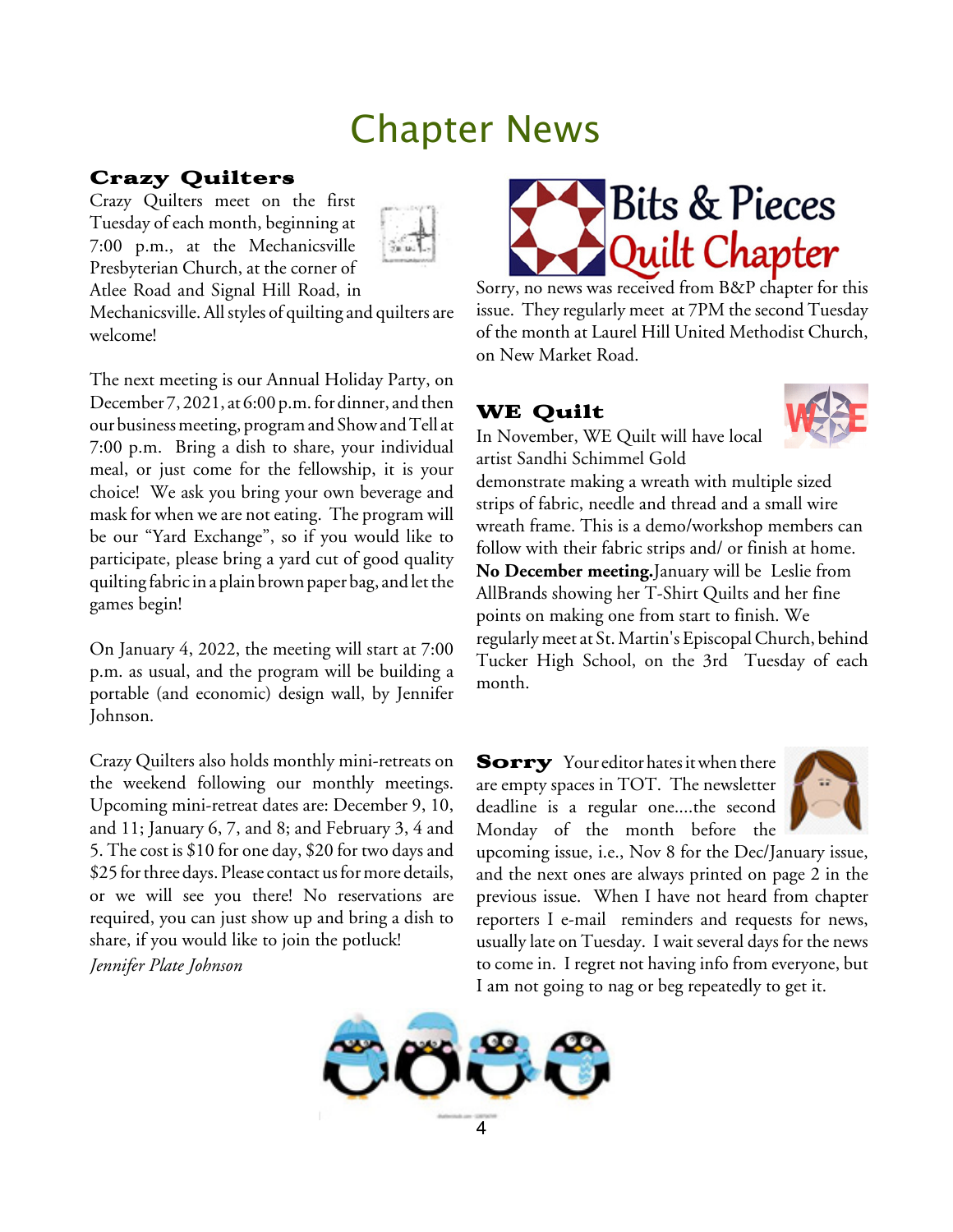### Visitors at WE Quilt meetings

You may have read in Sherry's article on page 1 that she has visited in several chapter meetings, including the WE Quilt. There she was pleasantly surprised to see some unusual visitors. Member Katia Simmons has been bringing her therapy cat and her therapy dog to the meetings, and the chapter members have thoroughly enjoyed having them. Sherry says that they are beautifully behaved and sent these photographs.







It must have been an interesting program!